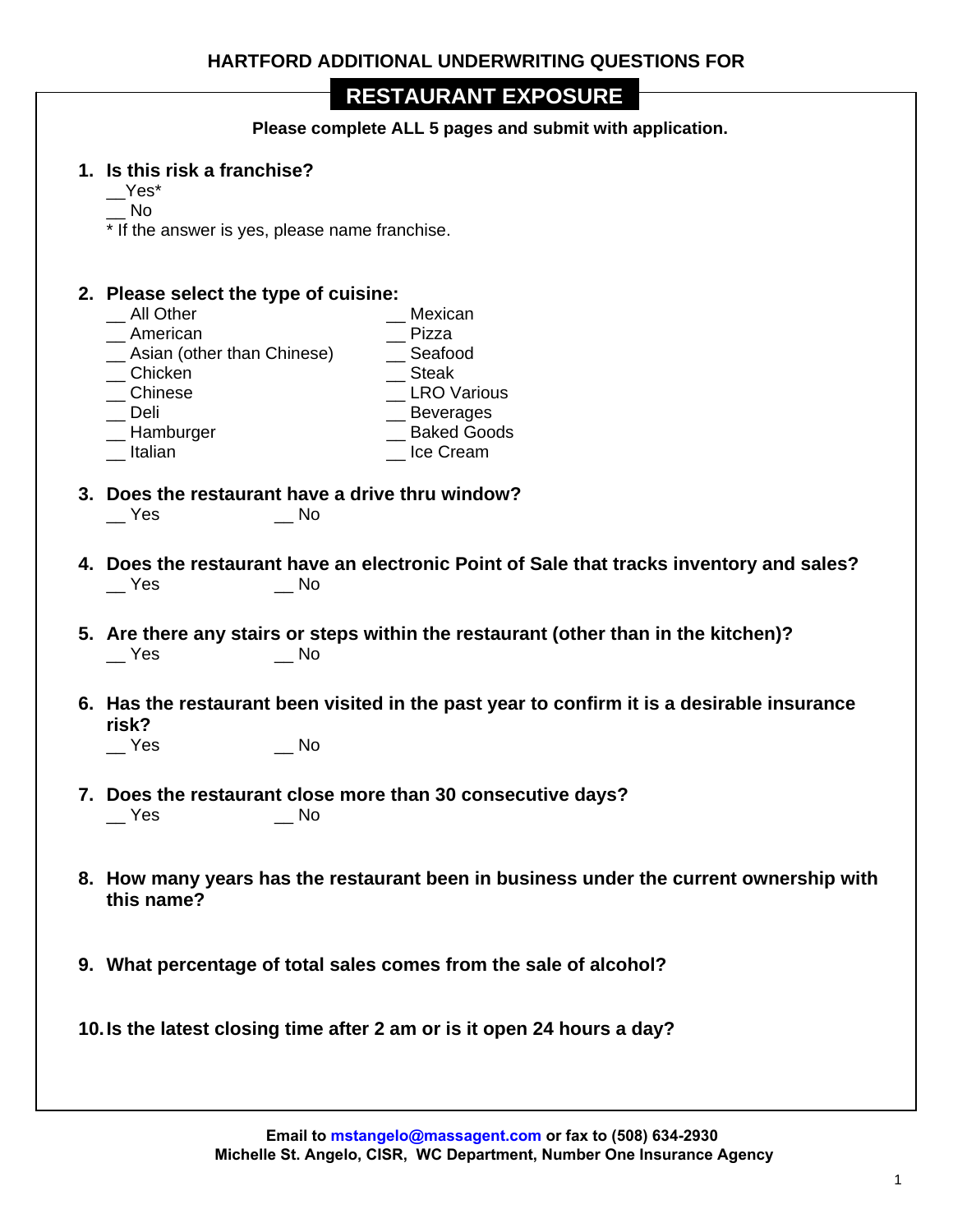**Please complete ALL 5 pages and submit with application.** 

#### **11. Does the restaurant offer delivery?**

\_\_ Yes \_\_ No

If yes, what percentage of sales does delivery account for?

What is the radius of delivery?

Who does the delivery?

\_\_ Employees of the restaurant

\_\_ Independent contractors

\_\_ Other

If independent contractors do deliveries, does the insured obtain certificated confirming Workers Compensation coverage?

If other, describe who does the delivery.

#### **11. What controls does the restaurant employ to ensure the safety of employees during delivery operations (select all that apply)?**

- \_\_ Credit card payment only
- \_\_ Absence of signage on vehicle
- \_\_ Limits on the amount of cash a driver can carry
- \_\_ Call back procedures for first time customers
- \_\_ Call ID with address lookup
- \_\_ Identify safe area of operation
- \_\_ Other
- None of the above

If other, describe the other controls in place.

# **12. Does the restaurant have a minimum of two means of egress?**

 $\overline{\phantom{a}}$  Yes

## **13. What types of employee safety training are conducted (select all that apply)?**

- \_\_ General orientation
- \_\_ Safe use of equipment
- \_\_ Handling of knives
- \_\_ Cleaning of equipment
- \_\_ Maintenance of equipment
- \_\_ Cleaning and maintenance of floors
- \_\_ Lifting and material handling
- \_\_ No training
- \_\_ Other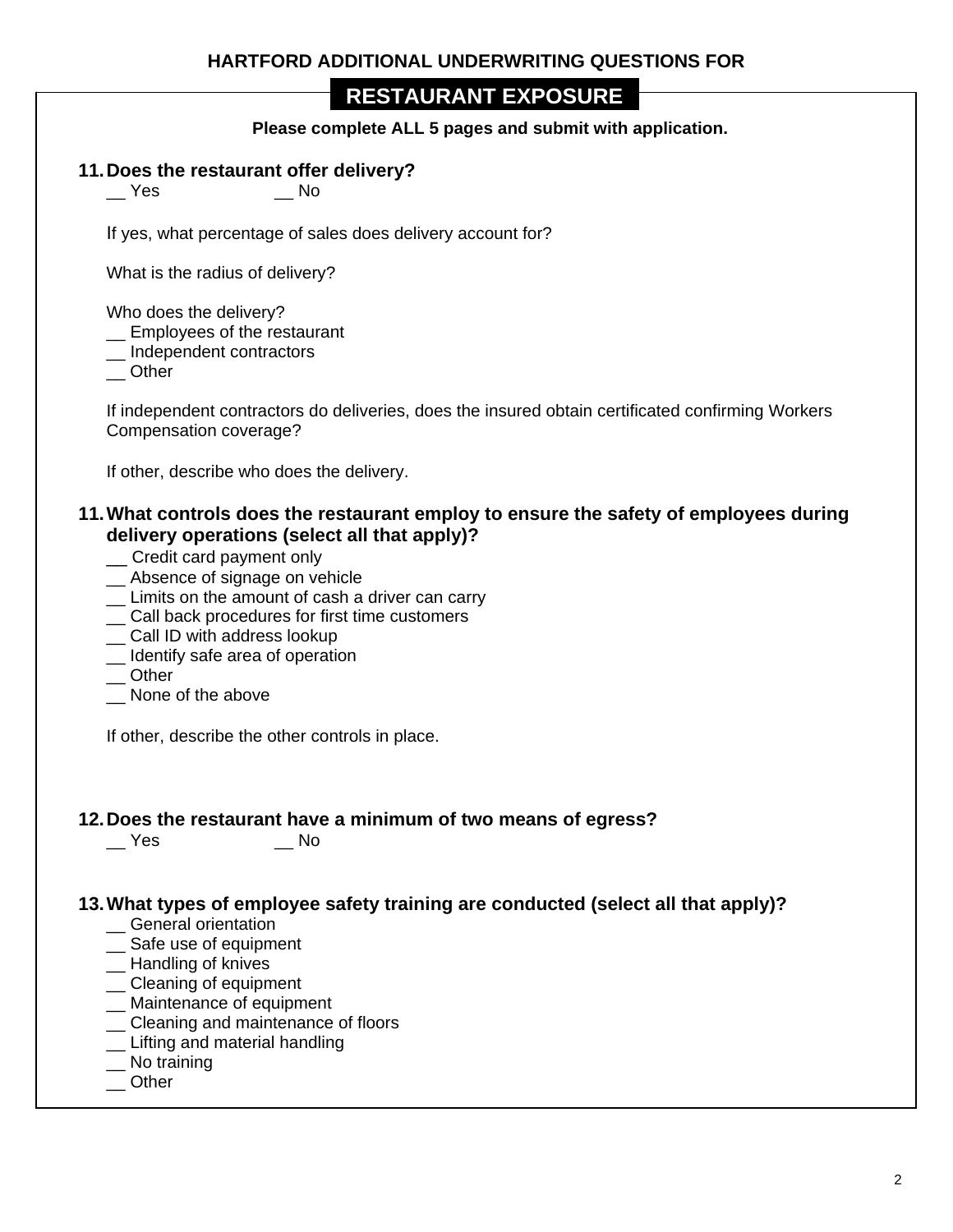**Please complete ALL 5 pages and submit with application.** 

### **14. How is the training conducted? (select all that apply)**

\_\_ On-the-job training

\_\_ Assigning a mentor

- \_\_ Video instruction
- \_\_ Formal safety meetings

If other safety training is conducted, please describe the training.

### **15. What is the insured's procedure for ensuring proper care of floors (select all that apply)?**

- Place floor mats in areas prone to spills
- \_\_ Place floor mats at entryways during inclement weather
- \_\_ Require daily cleaning of floors and mats
- \_\_ Require weekly cleaning of floors and mats
- \_\_ Require employees to wear appropriate footwear

\_\_ Other

If other, describe the insured's procedure for ensuring proper care of floors.

**16. Does the insured allow anyone under the age of 18 to operate meat slicers, meat grinders, commercial mixers or similar equipment?**

\_\_ Yes \_\_ No

**17. Does the restaurant management investigate accidents and provide employee training where appropriate?**

\_\_ Yes \_\_ No

**18. Are there any uncommon exposures for this risk (such as entertainers, carhop service, petting zoos, boats, child themes, or adult themes)?**

If yes, describe the exposure

If state is not AK, CA, MA, MT, NJ, NY, or OR, please describe the operations conducted for all class coded in rating other than 9082, 9083, 9079, 8810.

**19. Are all employees given appropriate training in how to act in the event of a robbery?** \_\_ Yes \_\_ No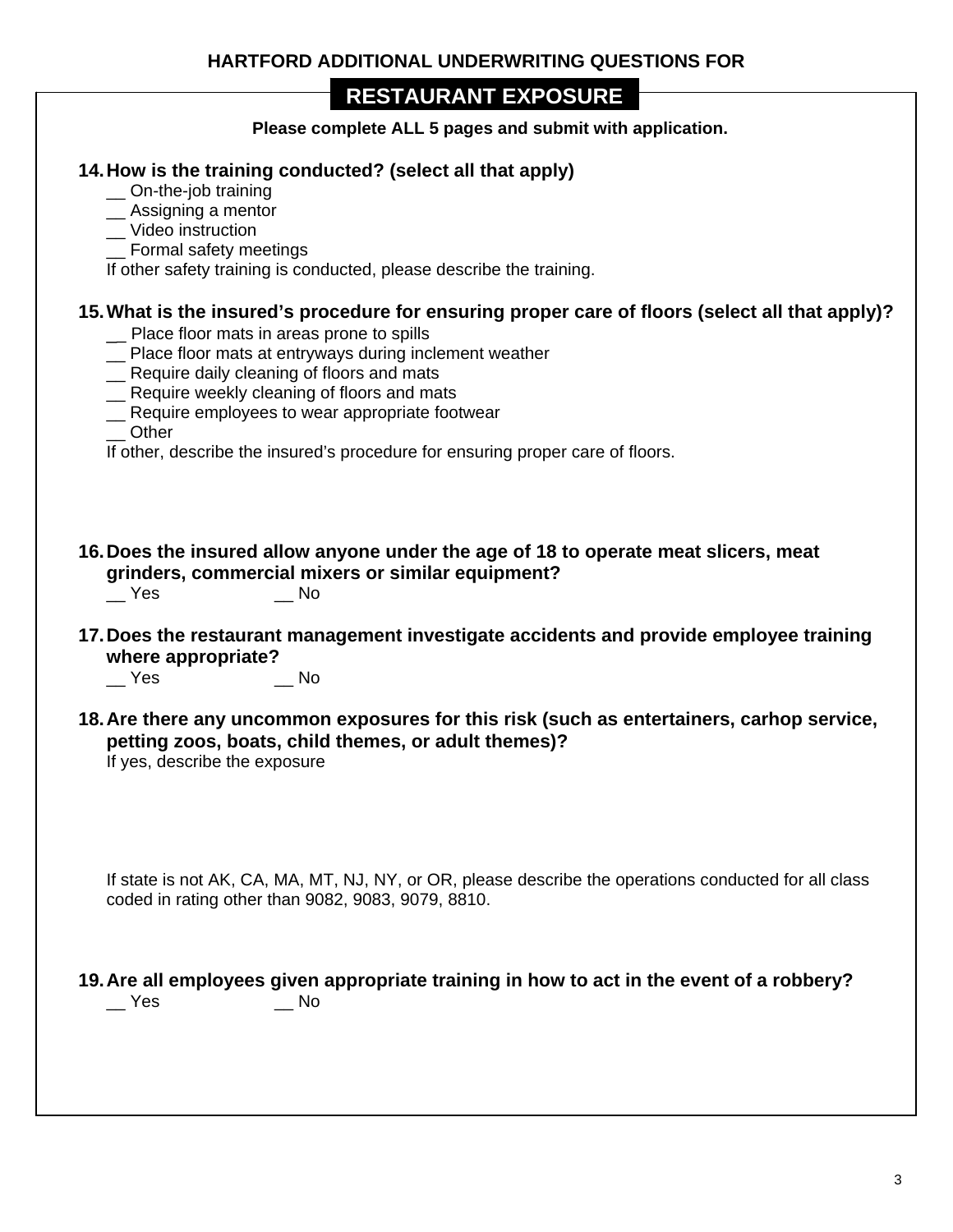## **HARTFORD ADDITIONAL UNDERWRITING QUESTIONS FOR**

## **RESTAURANT EXPOSURE**

**Please complete ALL 5 pages and submit with application.** 

**20. If Extended Broad Form is requested, are any employees involved in work on or near navigable waterways?**

If yes, please describe operations on or near waterways.

#### **21. Does the insured have more than 50% interest in any other business?**

\_\_ Yes \_\_ No

If the insured does have more than 50% interest in this submission, is it insured in this submission?

If the other business is not listed as a named insured in this submission, it is insured elsewhere?

If the other business is not insured elsewhere, is there an interchange of labor?

If there is no interchange of labor, provide the insured's other policy number, carrier, and effective dates.

If the other business is listed as a named insured in this submission, are the appropriate payrolls and classes included in the submission?

If the appropriate payrolls and classes are not included, please explain why the exposures for the other business are not included in this submission.

#### **22. Are workstations ergonomically designed at all locations?**

\_\_ Yes \_\_ No

If workstations are not ergonomically designed at all locations, please explain.

#### **23. Are all employees provided with training/education on ergonomic issues?**

Yes No If all employees are not provided with training/education on ergonomic issues, please explain.

#### **24. Insured's loss prevention controls include (select all that apply)**

- \_\_\_ Insured has a written safety program
- \_\_\_ There is a preventive maintenance program in place for tools and equipment
- A formal lockout/tag out program is in place for machinery
- \_\_\_ Machines and tools are properly guarded
- \_\_\_ Management is focused on safety and takes an active role in ensuring standards are adhered to
- \_\_\_ Insured has a documented vehicle preventive maintenance program
- \_\_\_ Other
- None of the Above